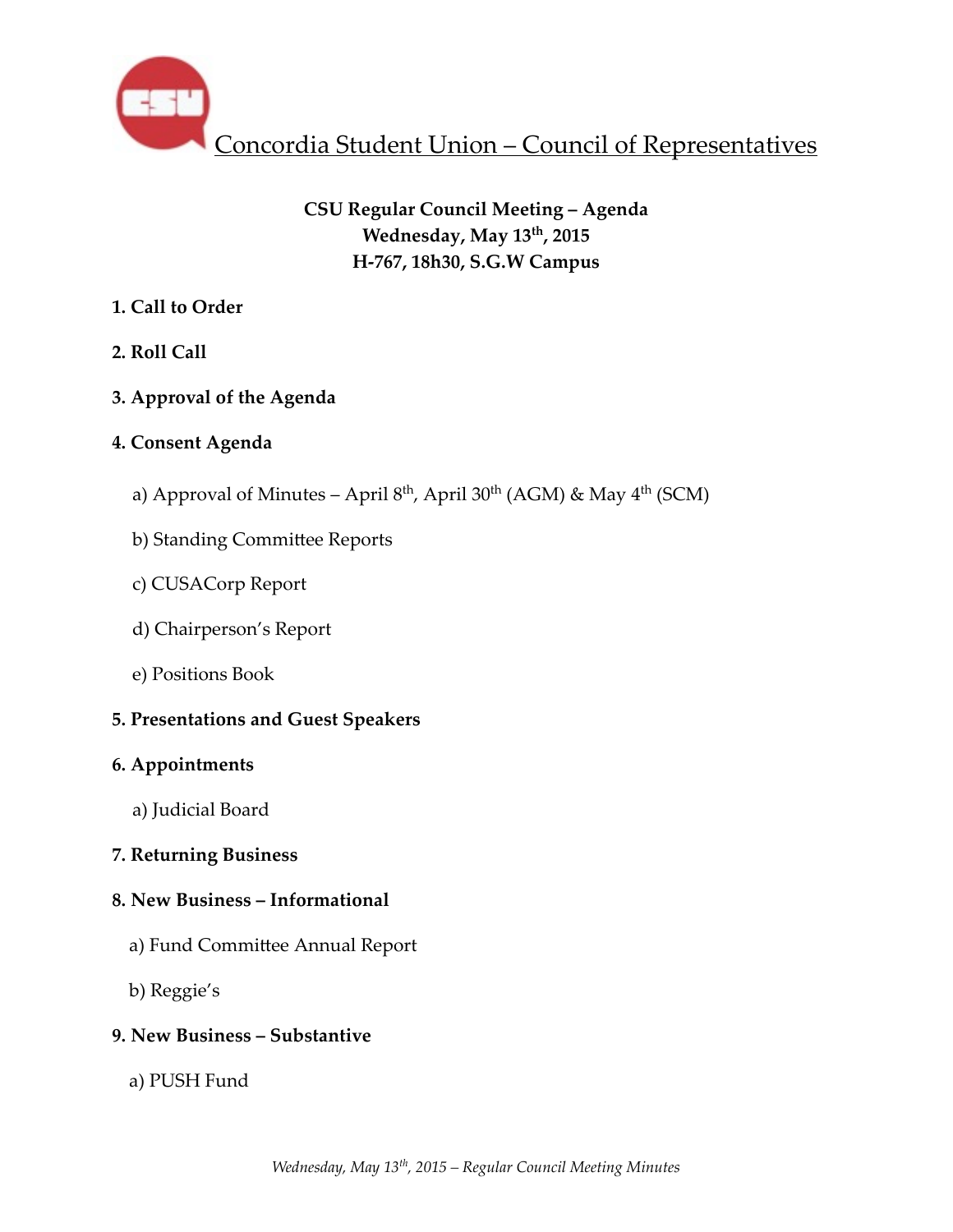

- b) CEO Pay
- c) Clubs & Space Committee Minutes (May 4<sup>th</sup>)
- d) Bonuses

# **10. Question Period & Business Arising**

## **11. Announcements**

## **12. Adjournment**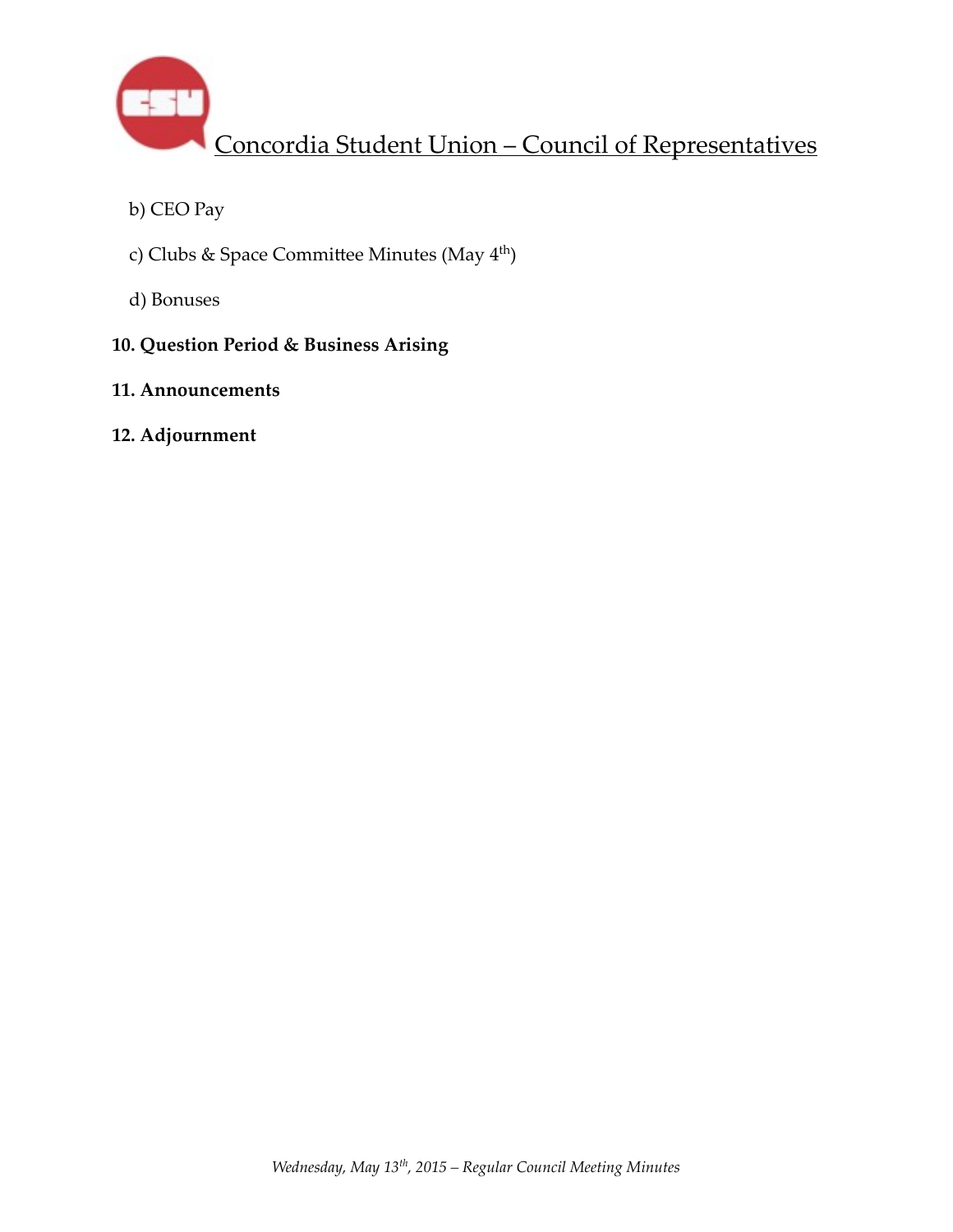

# **CSU Regular Council Meeting – Minutes Wednesday, May 13th, 2015 H-767, 18h30, S.G.W Campus**

## **1. CALL TO ORDER**

Meeting is called to order at 18h45.

We would like to acknowledge that Concordia university is on the traditional territory of the Kanien'keha:ka (Ga-niyen-gé-haa-ga), a place which has long served as a site of meeting and exchange *amongst nations. Concordia recognizes, and respects the Kanien'keha:ka (Ga-niyen-gé-haa-ga)* as the *traditional custodians of the lands and waters on which we meet today.* 

### **2. ROLL CALL**

Executives present for the duration of the meeting were *Katherine Bellini* (VP Clubs & Internal Affairs), *Charles Bourassa* (VP Student Life), *Jessica Cabana* (VP Sustainability), *Anthony Garoufalis-Auger* (VP External Affairs & Mobilization), *Benjamin Prunty* (President), *Gabriel Velasco* (VP Loyola), and *Terry Wilkings* (VP Academic & Advocacy).

Executive absent for the duration of the meeting granted reprieve were *Heather Nagy* (VP Finance).

Councillors present for the duration of the meeting were *Gemma Acco* (Arts & Science), Jeremy *Blinkhorn* (Fine Arts), *Jenna Cocullo* (Arts & Science), *Faddy Kamel* (ENCS), *Lucinda Marshall-Kiparissis*  (Arts & Science), *Marion Miller*  (Fine Arts), *Nicholaos Mouzourakis*  (ENCS), *Angelica Novielli*  (Arts & Science), *Marcus Peters* (Arts & Science), Jason Poirier-Lavoie (Arts & Science), Thomas Radcliffe (Arts & Science), *John Talbot* (Arts & Science), *Jeremy Tessier* (Arts & Science), *Chloë Williams* (Arts & Science), *Emma Wilson* (Fine Arts) and *Rami Yahia* (ENCS). 

Councillors absent for the duration of the meeting granted reprieve were *Emily Fisher* (Arts & Science) *Terry Ngala* (Independent) and *James Tyler Vaccaro* (Arts & Science).

Councillors absent for the duration of the meeting not granted reprieve were Marie Brière de la *Hosseraye* (Independent), *Scott Carr* (JMSB), *Caroline Messier-Gémes* (JMSB), *Matthew Palynchuk* (Arts & Science), *Michael Richardson* (JMSB) and *Taimur Tanoli* (JMSB).

**Chair**: I received a few requests for excusal – **Heather** is asking for excusal from the Special Council Meeting and for this meeting. **Terry Ngala** is absent due to the fact that he has two scheduled radio interviews, one downtown and one in Kahnawake. It is not really a request for excusal but he is sending regrets. **Emily Fisher** writes that she has some serious work matters that she cannot get out of and asks for an excusal. **James** writes that he has a family emergency and cannot make it tonight and to please accept his regrets. With regards to **Emily**, whose excuse is work related, I emailed her back saying that Council can entertain the request for an excusal, but that nonetheless this is not one of the reasons according to the Standing Regulations which are permissible, so Council would have to invoke the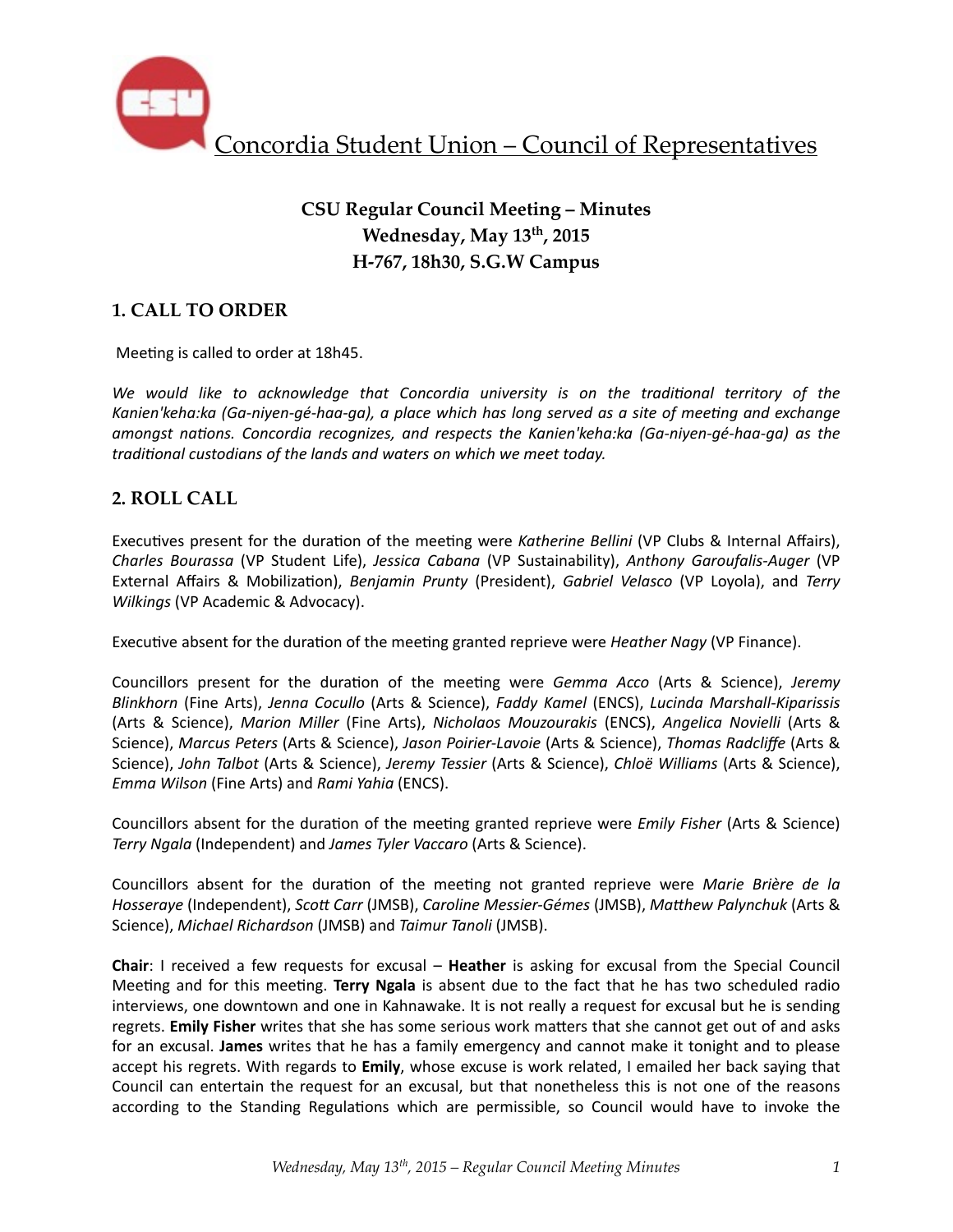

notwithstanding clause which is what we talked about during the previous meetings. Heather asks for us to excuse her absence as she has another commitment out of town for a group that she is part of. She is available over the internet for emergencies, however With the executive there is the sensitive issue of affecting pay as well.

#### **Benjamin Prunty** moves to excuse everyone – **Emily**, James, Terry and Heather. Seconded by **Thomas Radcliffe**.

**Jeremy Blinkhorn**: In he past, have we let other people be excused for work reasons?

**Chair**: The discussion in the last Chairperson's Report was that it is not in the spirit of the Standing Regulations to excuse someone for work, so that sort of request would have to come with the notwithstanding provision.

**Benjamin Prunty** moves to amend to include the invocation of the notwithstanding clause for Standing Regulations 60 through 66.

#### *Amendment adopted via unanimous consent.*

**Benjamin Prunty**: For Terry we might have had some absences related to circumstances beyond his control, so this reason seems pretty legitimate at the end of the year. The reason I want to do this is that I am not really interested in deducting money from Heather's pay, so I am interested in excusing that. It is the end of the year and we have been pretty lax with absences so I think that it would be great for people to not be kicked off of Council. We may as well end the year lax and see what happened next year. 

#### **VOTE**

In favour: 12 Opposed: 0 Abstentions: 2 (Nicholaos, Emma)

*Motion carries.* 

#### **3. APPROVAL OF THE AGENDA**

**Benjamin Prunty** replaces *a)* Bylaws with *a)* PUSH Fund under 9. New Business Substantive and adds *e) Position Book* to 4. *Consent Agenda*. Moves *CEO Pay* to be point 8. *b*).

**Rami Yahia** pulls *May* 4<sup>th</sup> Club & Space Committee Meeting Minutes from 4. Consent Agenda and places under 9. New Business - Substantive.

**Benjamin Prunty:** I just wanted to explain the PUSH Fund – Council received the motion and documentation, which is why i am comfortable adding this to the agenda. However, if Council agrees that it should not be deliberated upon today then we can add it to the Special Council Meeting which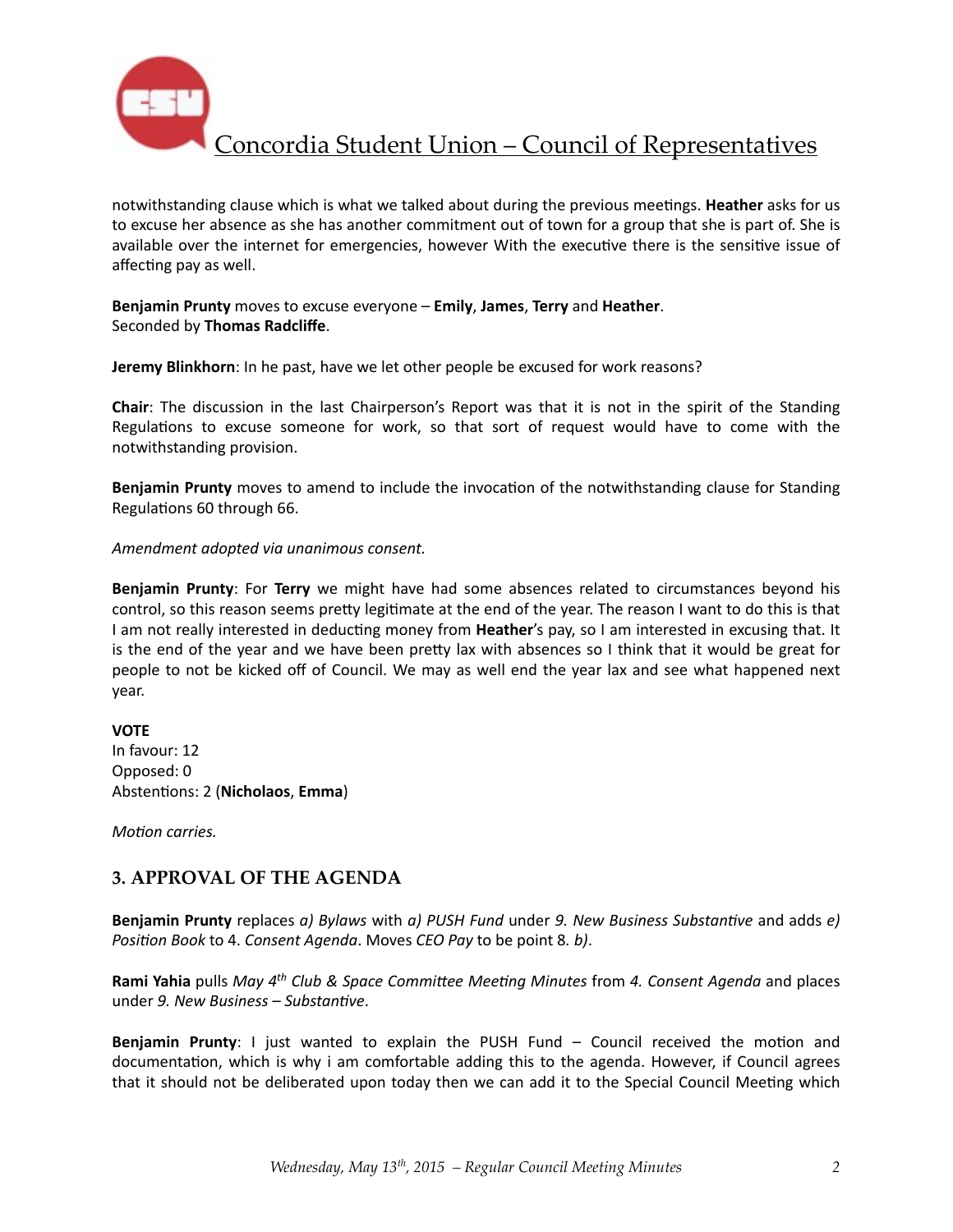

will happen later. Maybe people do not feel comfortable debating this right now since there is a large sum of money being discussed, but I will leave it up to the room.

#### **VOTE**

In favour: 13 Opposed: 0 Abstentions: 1 (Nicholaos)

*Motion carries.* 

### **4. CONSENT AGENDA**

## **a) Approval of Minutes – April 8th, April 30th (AGM) & May 4th (SCM)**

**Ratified by consent.** 

#### **b) Standing Committee Reports**

**Ratified by consent.** 

### **c) CUSACorp Report**

**Ratified by consent.** 

### **d) Chairperson's Report**

**Ratified by consent.** 

#### **e) Positions Book**

**Ratified by consent.** 

### **5. PRESENTATIONS & GUEST SPEAKERS**

*No presentations or guest speakers at this meeting of Council.* 

#### **6. APPOINTMENTS**

**Gabriel Velasco**: The Judicial Board applications are today and there are five (5) candidates waiting outside. There is the Dropbox that Council has access to and I have reposted the username and password. If you go on Facebook and Dropbox you can see the CVs and cover letters of the applicants. We have done this before in terms of applications – someone comes in, they introduce themselves, the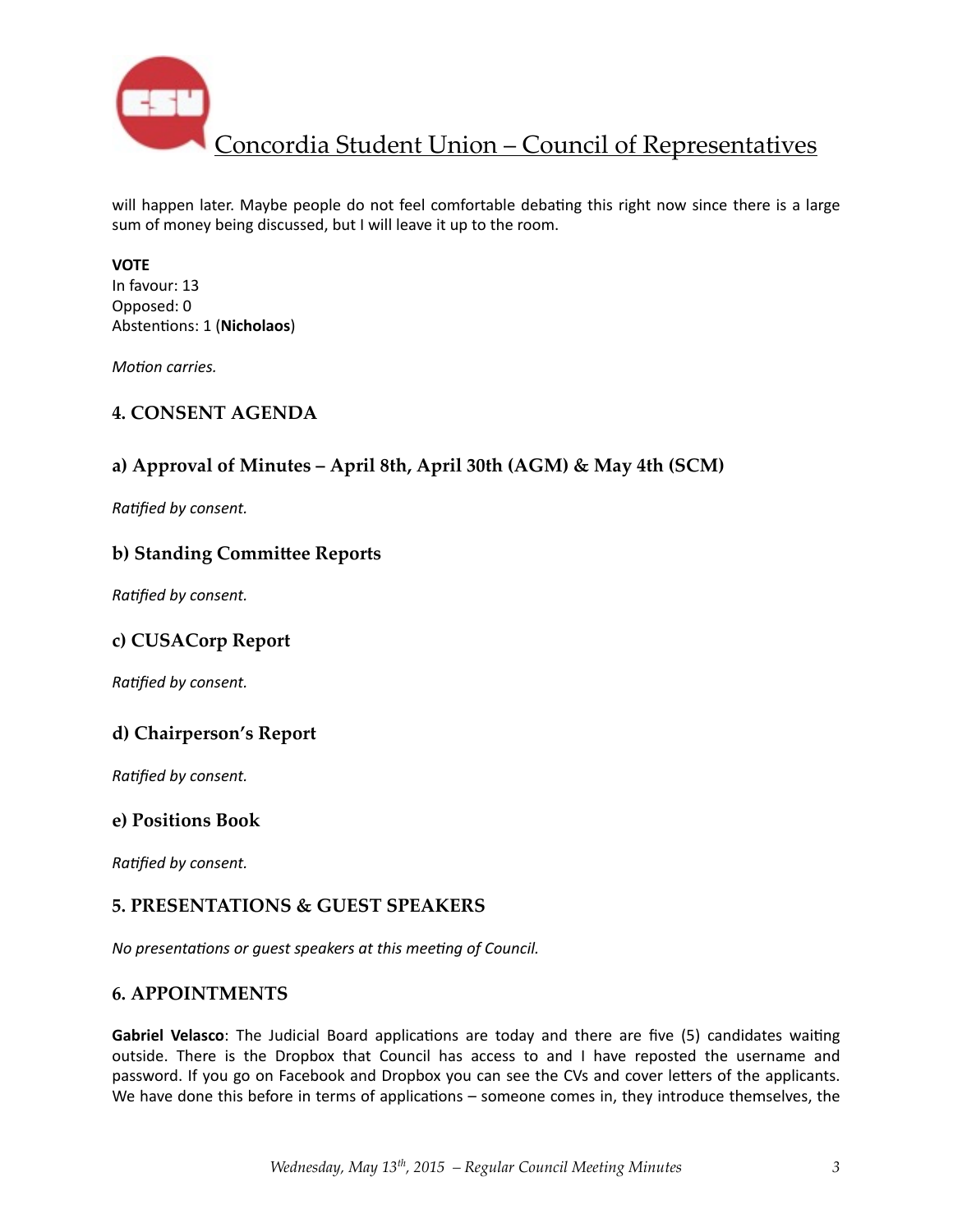

Chair asks them the questions, and then it is open question period. This is all done in closed session. There are three (3) Judicial Board members currently and two (2) are leaving so it is great that we have five (5) coming in, so we can fill in the board and have training over the summer.

**Benjamin Prunty** moves to enter closed session. Seconded by **Jeremy Blinkhorn**. 

**VOTE**  In favour: 13 Opposed: 0 Abstentions: 1 (Nicholaos)

*Motion carries.* 

*Meeting enters closed session at 19h00.* 

Following a vote by roll call, Connie Cusano, Ayse Gauthier, Laurie Neale and Marlene Heloise Oeffinger *are appointed to the Judicial Board.* 

**John Talbot** moves to enter open session. Seconded by **Terry Wilkings**. 

*Motion carries.* 

*Meeting enters open session at 20h03.* 

**Jeremy Blinkhorn** moves to take a ten (10)-minute recess. Seconded by **Jeremy Tessier**. 

**VOTE** In favour: 14 Opposed: 0 Abstentions: 1 (Nicholaos)

*Motion carries.* 

*Meeting enters recess at 20h03.* 

*Meeting reconvenes at 20h17.* 

**Chloë Williams** moves to ratify the closed session minutes. Seconded by **Angelica Novielli***.* 

**VOTE**  In favour: 10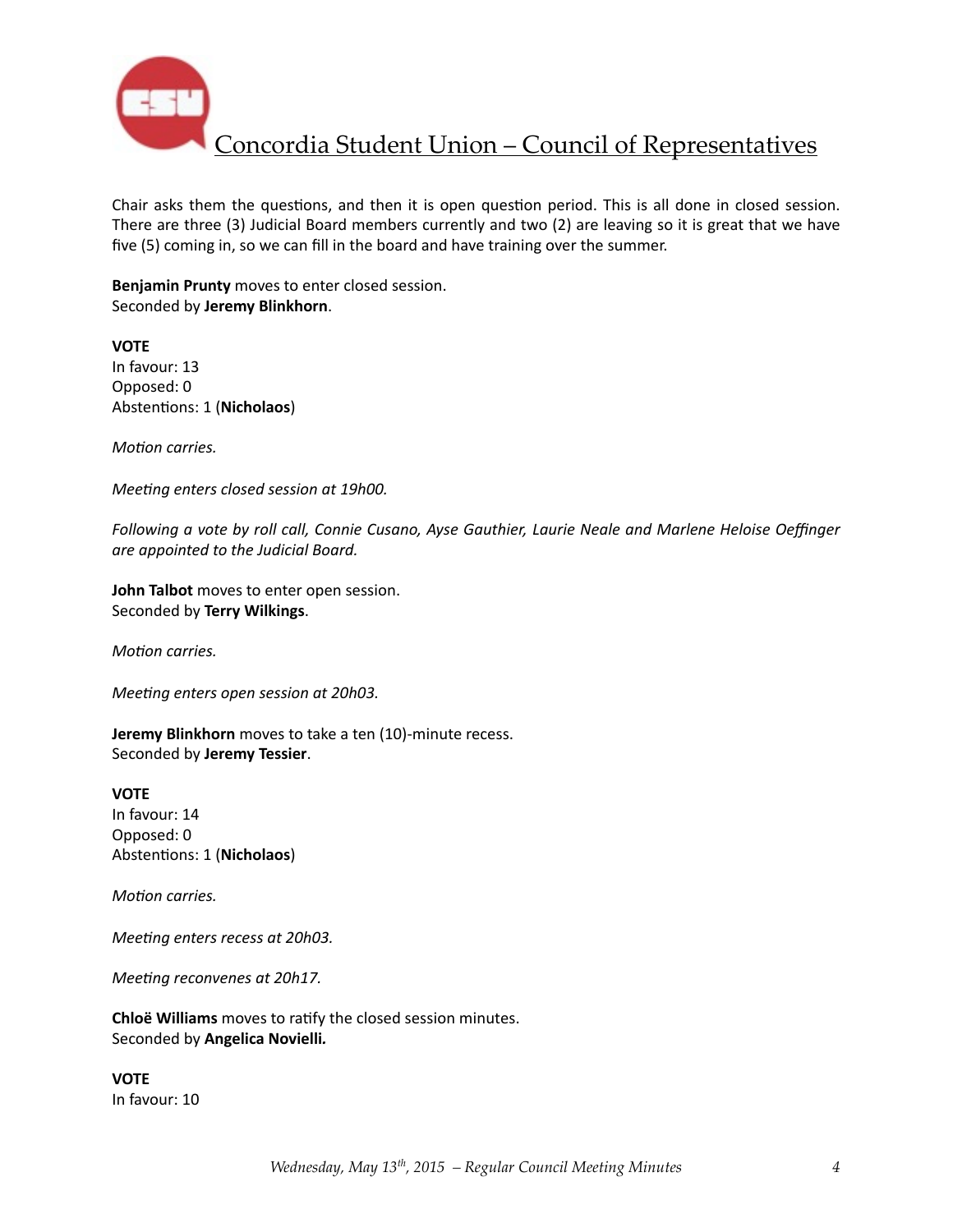

Opposed: 0 Abstentions: 2 (Nicholaos, Marion)

*Motion carries.* 

## **7. RETURNING BUSINESS**

*No retuning business was discussed at this meeting of Council.* 

### **8. NEW BUSINESS – INFORMATIONAL**

### a) Fund Committee Annual Report

**Benjamin Prunty**: This is the first ever Fund Committee annual report, so it is open to suggestions for changes. We did not attach the bank account summary up until March  $31<sup>st</sup>$  so that people can see what money has come in and out governed by Special Bylaws I and J. The other documents will be attached once it goes through. The document is pretty straightforward and if people have specific questions I will do my best to answer them, but **Heather** might understand the financial details a little better. If people would like to see additional documents sent out just let me know and I will add that. This has not been approved by the Fund Committee as a whole yet so it will go back to them once we receive feedback and then we will send it to Council once it is done.

## **b) Reggie's**

Katherine Bellini: I have received some information from meeting with the architects yesterday. As it stands, just for your information, at the last Council meeting we decided to move forward with a construction firm and voted unanimously for Doverco's bid at \$1.4 million. The information which is relevant now is that we started to receive the invoices for honorarium costs for the first section. At the beginning of the year we decided to approve amounts based on the estimates of the architects of about \$60 000 to \$70 000. We are moving forward now. Another thing we are working on is to empty both spaces. **Charles**, Jessica and myself are spearheading this motion – we are emptying space and labelling the material we are keeping and that which we are giving away. This is happening in the basement, of Reggie's and the Hive space. The goal is to have both of these spaces open by maximum next week. If you wish to participate on Friday, all of the material from the Hive will be given away. From 15h00 to 17h00, if you want a table, a chair or anything, the material is still in decent shape but we are trying to find material to last for ten (10) years so it is still not desirable to keep. Moving forward with Doverco, we have decided to write a letter of intent on behalf of the CSU. It has been drafted by Stéphane Prem and AEdifica. They have submitted the document, **Ben** signed it today, and we are in the process of finalizing that we are going to work with them. I have received some more material from AEdifica concerning furniture, and every time I receive it, I share it with you. Initially for both spaces, when the discussion of the washroom arose, they had two different ideas  $-$  for the Hive space they had tones which were more dark grey, white and silver, and for the Reggie's space they wanted to do some sort of mosaic with green and white which would be a huge mosaic on the wall. The price difference was quite noticeable and the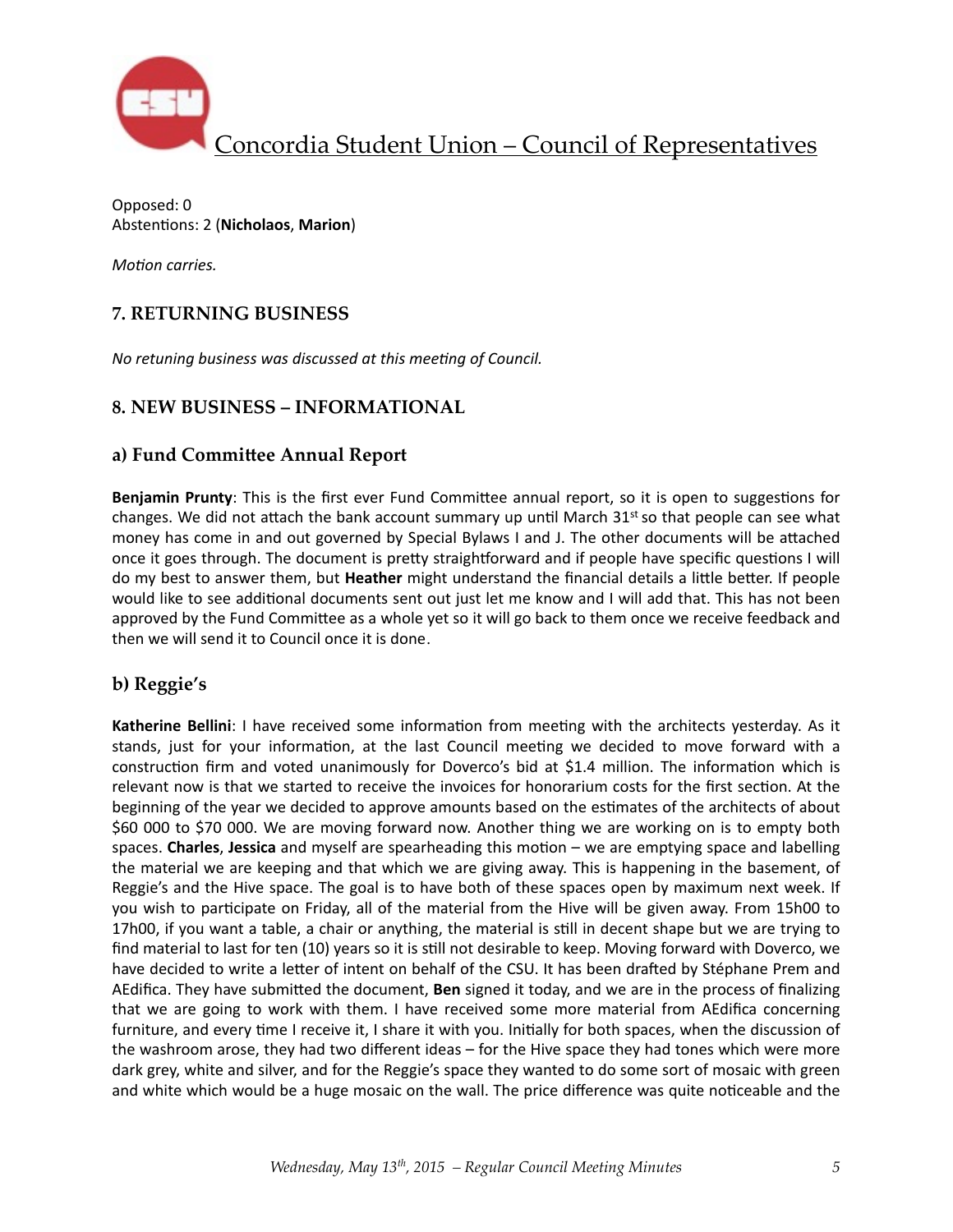

purpose of putting a mosaic in the washroom was not necessarily something we wished to move forward with, so we chose to move forward with the Hive colour scheme in both places. It is cheaper and more classic. In the shared space, the benches remain in the same location, just the colour is changed  $$ there is more earthy green, wood and light texture. This is another idea about the wood  $-$  a tainted mirror in the Reggie's space with some sort of transparent glass for the coat check. We are moving forward with selection of the mobile furniture and we are trying to discuss the price. AEdifica is moving forward to provide a selection. We are waiting for the Hive to provide a distinction of what to keep and what to get rid of. We need to know what to buy in order to compensate. This is where we are at. Our mandate ends June  $1<sup>st</sup>$  and I have been working on this the whole year and am looking forward for it to take off. The renovation paperwork is almost completed. Everything in place, it is just a question of making it concrete through the last things we need to sign.

**Jeremy Blinkhorn**: Will there still be a glass wall between the Hive and Reggie's?

Katherine Bellini: There will not be due to fire regulations. Instead we will have a wooden mosaic on the wall that will be separating the shared space between the Hive and Reggie's. The Wwoden mosaic will be visible on both sides. It will be interactive and three-dimensional with a mosaic. This is a bit hard to conceptualize, but I can show you pictures.

**Jeremy Blinkhorn**: Will the mosaic be completely separating or can we still walk through is?

**Katherine Bellini**: The space is completely separated  $-$  the only way to access the other side is to go around. 

### **9. NEW BUSINESS – SUBSTANTIVE**

### **a) PUSH Fund**

**Terry Wilkings** moves to approve the proposal in the documentation:

WHEREAS in the 2015 general elections the following referendum passed with 71% support:

*Do* you as a member of the Concordia Student Union, approve the reallocation of \$ *1,850,000 (approximately 15% of the SSAELC fund) from the Student Space*  Accessible Education and Legal Contingency fund (SSAELC) to create the Popular University Student Housing fund (PUSH), an autonomous revolving fund with an explicit mandate to build cooperative student housing for students in Quebec, *knowing* that the establishment of such a fund would be conditional on giving *members of the CSU exclusivity on its first project?* 

WHEREAS CSU Council is empowered to implement the will of students as directed through resolutions following referenda;

WHEREAS the following will be in consultation with the legal team of the CSU;

BE IT RESOLVED THAT Council empower the executive and the FUND Committee to engage and execute the re-allocation of  $$1,850,000$  from the SSAELC fund to the PUSH fund (Popular University Student Housing);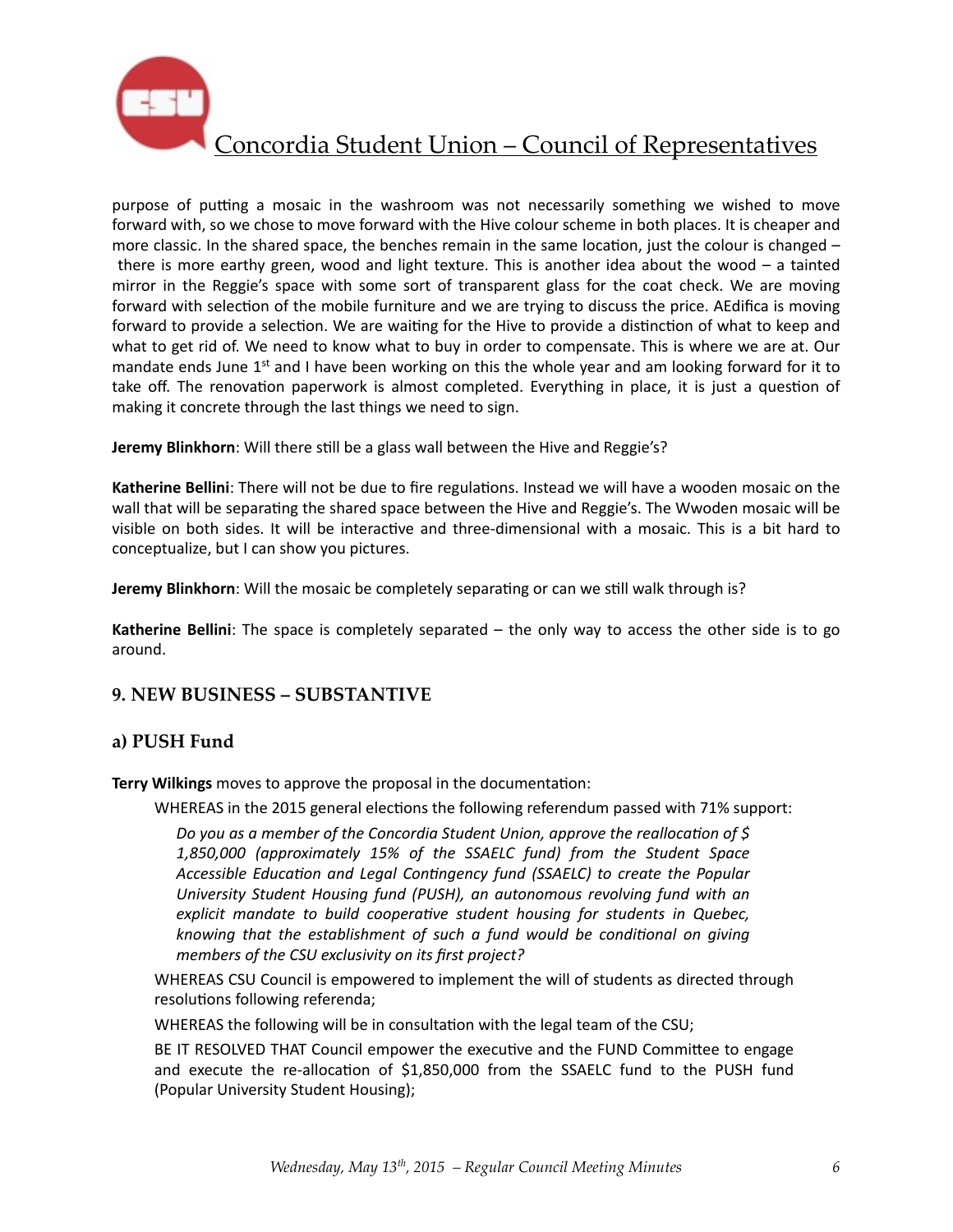

BE IT FURTHER RESOLVED THAT the transfer only occurs if the following conditions have been met: 

- That the PUSH fund be a revolving fund. That the constitution of the PUSH fund explicitly states that their mandate is to build cooperative student housing for students in Quebec.
- That a binding agreement is written insuring members of the CSU have exclusivity on the first project financed by PUSH.
- That the CSU occupies a seat on the board of the PUSH fund under the student group investor category.
- That the two community board members of the PUSH fund have been definitively selected.

#### Seconded by **Jenna Cocullo**.

**Terry Wilkings**: I wrote about this in my executive report – we are at a phase now in dealing with the Popular University Student Housing (PUSH) fund for the Fund Committee to take directives from Council. Since a resolution was passed in the General Elections regarding the creation of the PUSH Fund, before the Fund Committee will entertain discussions of transfer, they need a resolution from the board indicating that desire, and the board receives its direction from the membership  $-$  a linear democratic pattern. In terms of the conditions outlined for the transfer, this is just what was articulated in the referendum question  $-$  exclusivity for Concordia students, the nature of the fund, and included in the documents is the letters patent. I included a PUSH Fund FAQ in case people do not know about it. Several updates have been provided to the current board and will be to the future board.

#### **VOTE**

In favour: 11 Opposed: 0 Abstentions: 3 (Angelica, Jason, Nicholaos)

*Motion carries.* 

#### **b) CEO Pay**

**Benjamin Prunty** moves to enter closed session. Seconded by **Lucinda Marshall-Kiparissis**. 

**VOTE**  In favour: 12 Opposed: 0 Abstentions: 1 (Nicholaos)

*Motion carries.* 

*Meeting enters closed session at 20h33.*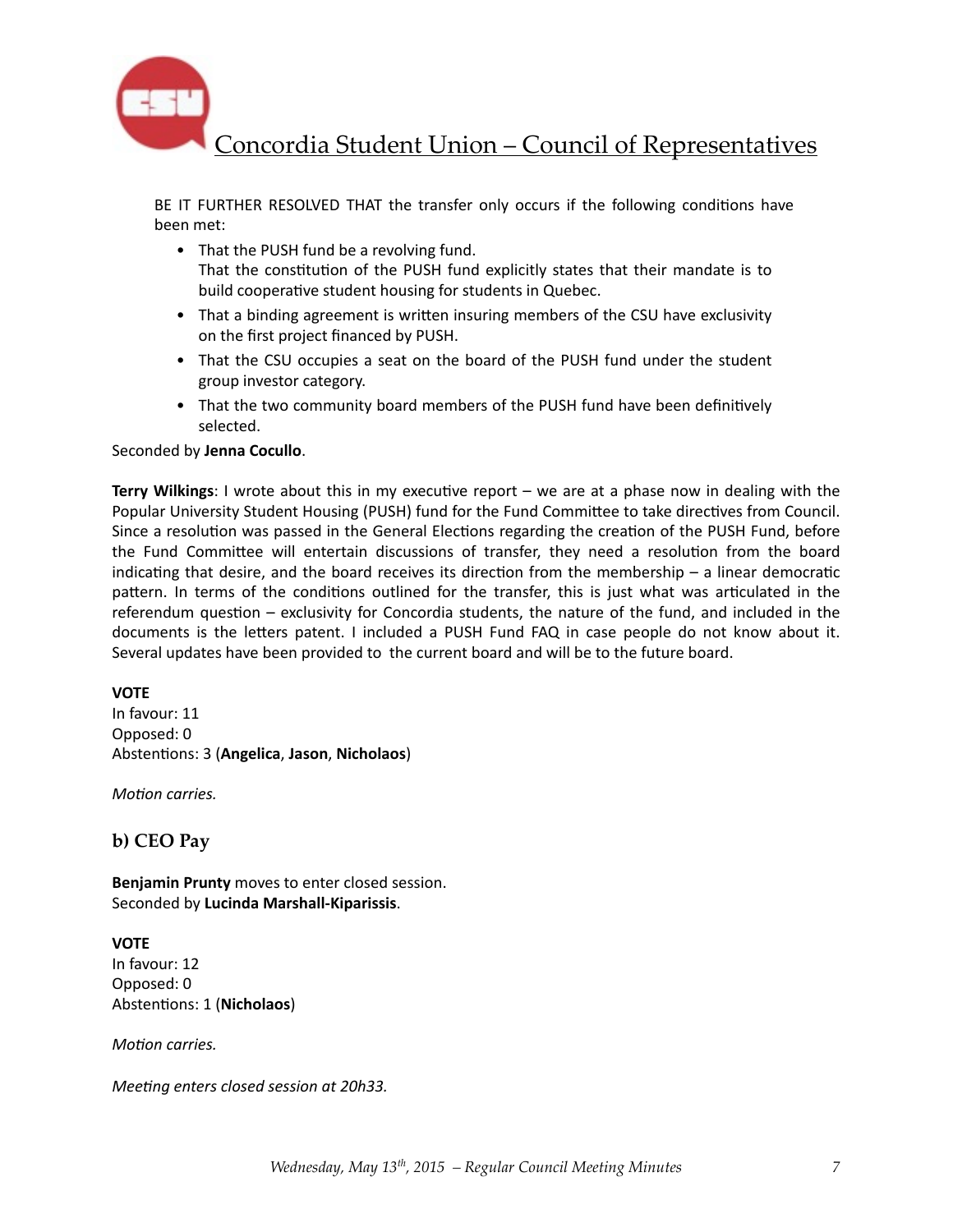

**Benjamin Prunty** moves to pay Mohammed Nasser the equivalent of \$16 per hour (including taxes) for his work as the Chief Electoral Officer. Seconded by **Lucinda Marshall-Kiparissis**. 

*Motion carries.* 

**Benjamin Prunty** moves to enter open Seconded by **Nicholaos Mouzourakis**. 

*Motion carries.* 

*Meeting enters open session at 20h44.* 

**Benjamin Prunty** moves to ratify the decision made in closed session. Seconded by **Jenna Cocullo**. 

**VOTE**  In favour: 9 Opposed: 0 Abstentions: 1 (Nicholaos)

*Motion carries.* 

### **c) Clubs & Space Minutes (May 4th)**

**Rami Yahia**: At the last Clubs & Space Committee meeting we voted to refuse the admission of a club – the Middle Eastern/North African club, and I think that we should move to reconsider and have a vote here at Council. I do not feel that we followed the right procedure at committee like saying that we would only accept three (3) of five (5) applicant clubs. We could have had five (5) proposals and all were bad or we could have had all good ones, so why can we not accept all or non of them?

**John Talbot**: We did not have a quota, we just said that we have been approving tons of clubs lately so it was a guideline, and second it would be really weird to have a vote at Council because we do not have the documentation.

**Rami Yahia**: I do not think that we should approve these minutes because we would not be accepting the club into the CSU. We would be suggesting the club to apply for admission to the International & Ethnic Associations Council (IEAC), which I do not think is appropriate. I think that they should apply for CSU club status and that we should reconsider – maybe not now, but we could consider this for the next Clubs & Space Committee.

**Chair:** How do you wish to proceed though?

**Rami Yahia**: We should accept all the motions at the committee meeting except this one.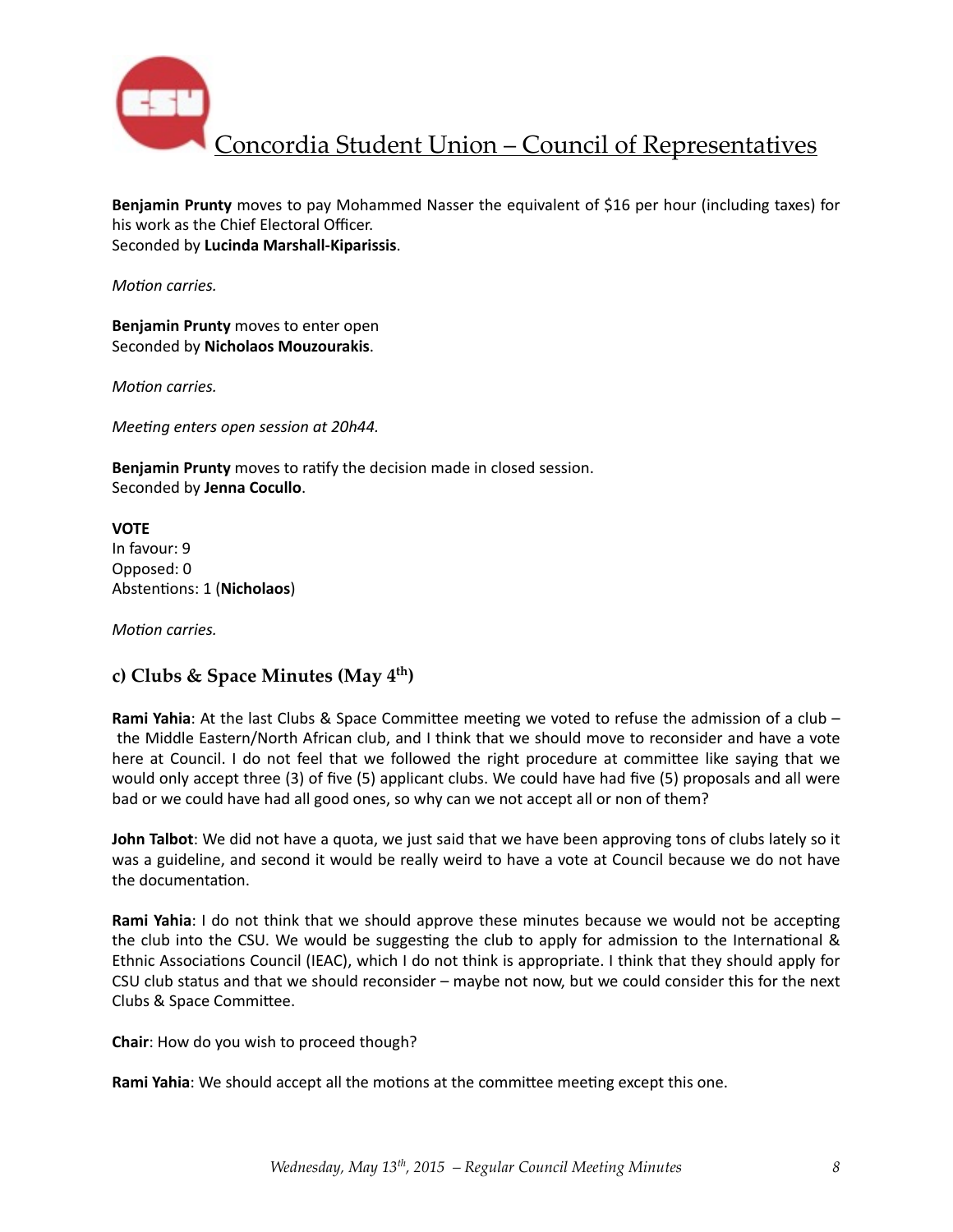

**Jason Poirier-Lavoie**: Procedurally, minutes do not approve or disapprove decisions. Once the committee votes on a decision, the minutes are a public record of the decisions made. I believe that the councillor is trying to reconsider a decision, and this might not be the best place to do this.

**Benjamin Prunty**: That is not true, the decisions made in committee are ratified by Council with the approval of the minutes. Technically the process is correct. Normally with minutes that is the case, but that is why we have the option of removing items from the Consent Agenda – so that minutes can be removed if there is contention. With that said, about the actual issue, I am not sure how to resolve this.

**Rami Yahia**: Other than the minutes we do not have the constitution. I tried to have it printed but was really busy. From what I understand, approving the minutes means ratifying what we did in committee. I do not see myself ratifying this.

**Jessica Cabana**: We could maybe table the adoption of the minutes and try to reconsider it at committee. If not, we could have a Special Council Meeting and send the documentation before to have Council vote on it.

**Terry Wilkings:** Whatever Council decides to do, I recommend that we do not adjudicate on the decisions rendered at committee in this setting. I do not think it is appropriate.

**Katherine Bellini**: I would like to motivate to approve these minutes. The Clubs & Space Committee collectively decided not to approve this club. The Clubs & Space Committee reviews new clubs, approves or disapproves based on their constitutions and proposals. The topic at hand is a club that was trying to get approval – the Middle Eastern and North African House. They were not approved because we have several clubs represented within the Middle East and North African House already. The goal is to represent equally all of these countries and we already have the Egyptian, Syrian, Arab, Lebanese student associations, amongst others. The reason why the Clubs & Space Committee did not vote to approve the new club is that the CSU already has a representation of Middle Eastern and North African students. There are over ten (10) clubs already existing under the CSU, and approving this would create a duplication. There are Israeli, Jordanian, Palestinian, Iraqi, Iranian student associations. Approving this new club is a duplication. This is why we decided not to approve it. We recommended that they try to apply under the IEAC. This is more relevant since they are already represented under the CSU. It is not necessary to table this topic. I would have been more than happy to provide the constitution if you had told me before the meeting. I would motivate to approve the minutes as the committee members were provided with all of the information.

**Katherine Bellini** moves to approve the Clubs & Space Committee minutes from May 4<sup>th</sup>, 2015. Seconded by **Jenna Cocullo**. 

Katherine Bellini: The Clubs & Space Committee has reviewed the constitution and it seems like a great club, but we already have a strong representation of Middle Eastern and North African students. I could even suggest another option besides the IEAC, that they could approach each of the thirteen (13) clubs I just mentioned and create this House. To add a new club is redundant.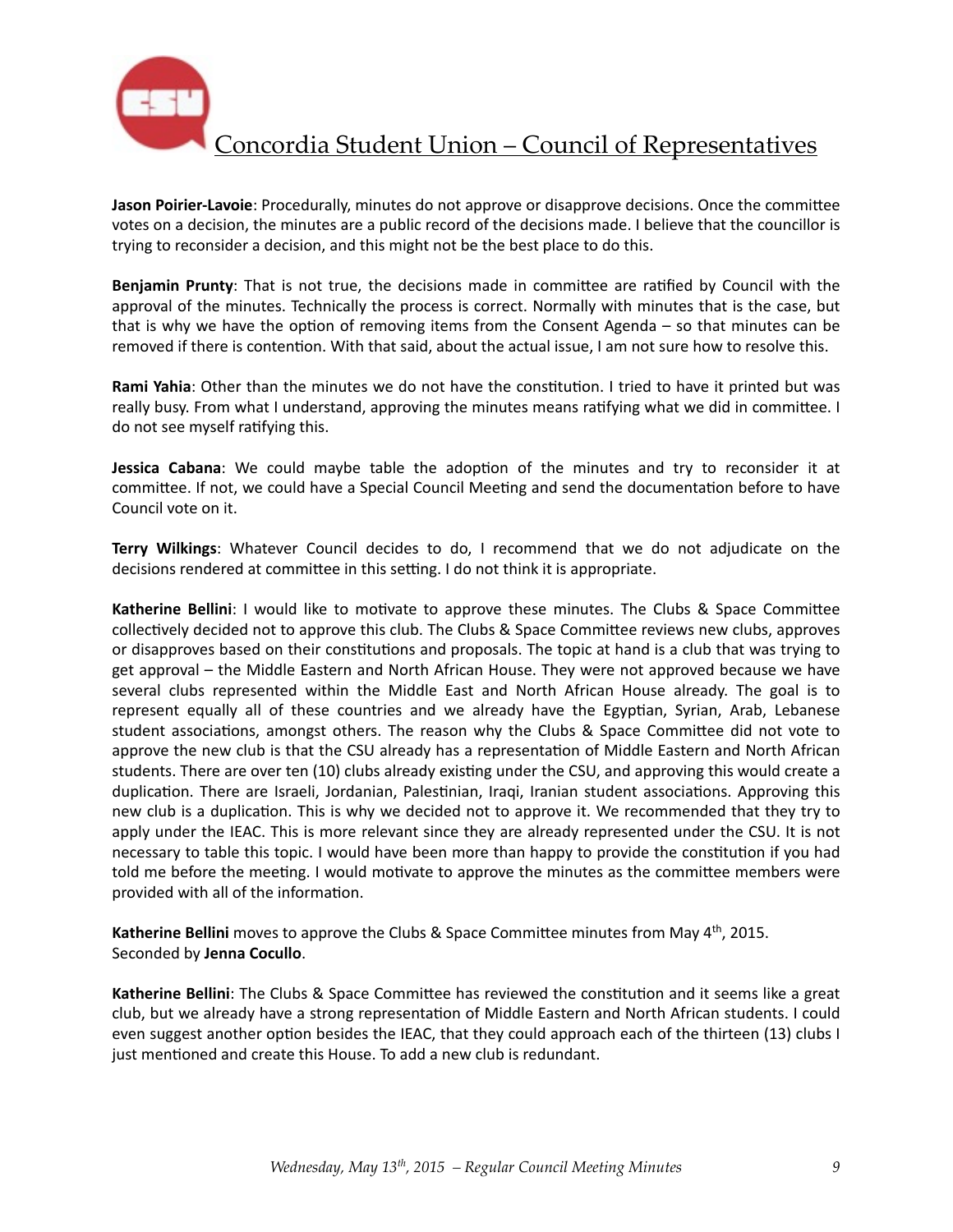

**Rami Yahia**: One thing that happened at the meting is that **Terry** voted to abstain and had to change his vote because of a 50-50 tie. When it is time to vote, I do not think that there is discussion to be had. If someone is abstaining then they should abstain and I do not think that anyone should change their vote just to break a tie. In the constitution, it is stated that the club is not representative of countries but ethnicities. We could talk about the Arab student associations, but not everyone identifies as Arabs – people consider themselves to be other things like Kurds, and labelling them "Arab" is insulting. This is kind of political as well. Under the IEAC I do not think that they would be well-represented because this is not just cultural but political as the club represents the Western Saharan people  $-$  Berbers, Kurds, Tunisians. It has nothing to do with the Palestinian Student Association or SPHR or the Israeli Association. This is a group of indigenous groups fighting for self-determination and has nothing to do with ethnicity. It is kind of insulting to consider this another group when not all Middle Easterners are arabs.

**Benjamin Prunty**: If they are not accepted by the IEAC, can they be invited back to re-submit their proposal at the Clubs & Space Committee?

**Katherine Bellini**: Yes, absolutely. Every club is invited to re-submit their application. When we said we were not approving this, keep in mind that the CSU this academic year is ending in three (2) weeks. A new VP Clubs & Internal is coming in June  $1<sup>st</sup>$  and there will be new applications for new clubs, and we recommended them to apply to the IEAC or regroup different clubs, but if these attempts fail, they are more than welcome to apply at the beginning of the school year to register a club in June.

**John Talbot**: the fact that it was not approved in these minutes does not mean the club cannot exist. We talked about them applying somewhere else because there will be a new executive. I feel that this is a long conversation about something which does not really matter If they want to be a club they can reapply. 

**Terry Wilkings**: The Clubs & Space Committee and Lori are all here to listen and if we do end up approving these minutes, a lot of this will be taken into consideration by the following executive team.

#### **VOTE**

In favour: 9 Opposed: 2 Abstentions: 4 (Angelica, Marcus, Marion, John)

*Motion carries.* 

#### **d) Bonuses**

**Benjamin Prunty** moves to enter closed session. Seconded by **Terry Wilkings**. 

#### **VOTE**

In favour: 14 Opposed: 1 Abstentions: 0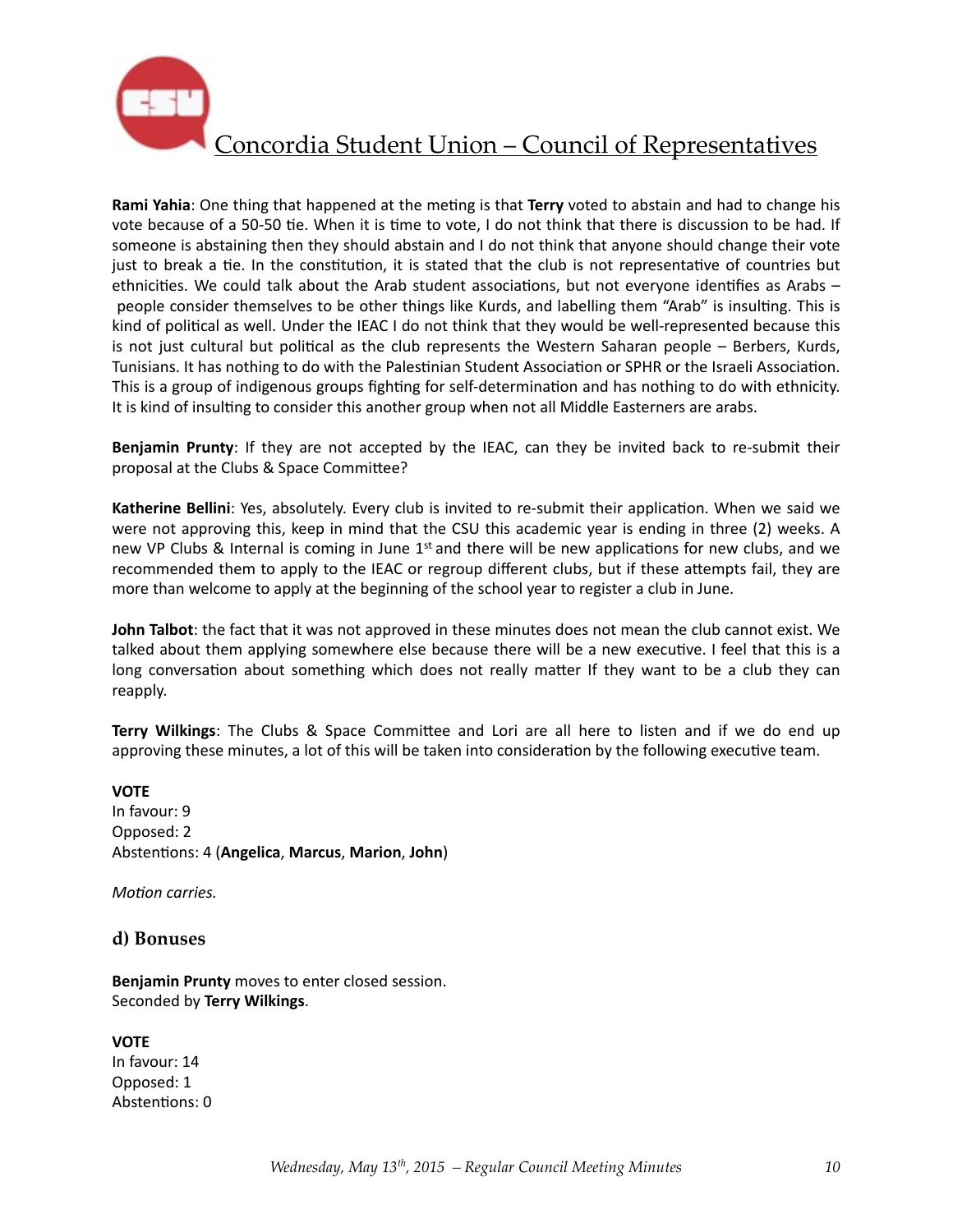

*Motion carries.* 

*Meeting enters closed session at 21h00.* 

**Jason Poirier-Lavoie** moves to allocate a 10% bonus to all executives. Seconded by **Marcus Peters**. 

**Chloë Williams** moves to amend the bonus to 9.6%. Seconded by **Nicholaos Mouzourakis**. 

**John Talbot** calls the question on the amendment. Seconded by **Angelica Novielli**. 

**Question is called on the amendment.** 

**Amendment** is adopted.

*Motion carries.* 

**John Talbot** moves to enter open session. Seconded by **Jenna Cocullo**. 

*Motion carries.* 

*Meeting enters open session at 21h29.* 

Lucinda Marshall-Kiparissis moves to ratify the closed session minutes. Seconded by **Angelica Novielli**. 

**VOTE** In favour: 13 Opposed: 1 Abstentions: 1 (Nicholaos)

*Motion* carries

#### **10. QUESTION PERIOD & BUSINESS ARISING**

**Jessica Cabana**: If anyone is willing to help clean out the Hive and Reggie's.

**Charles Bourassa**: There is a lot of furniture at the Hive and Reggie's so if anyone knows people looking for furniture for offices or student associations, it is in the Hall building.

**Jeremy Blinkhorn**: Can we pre-reserve furniture?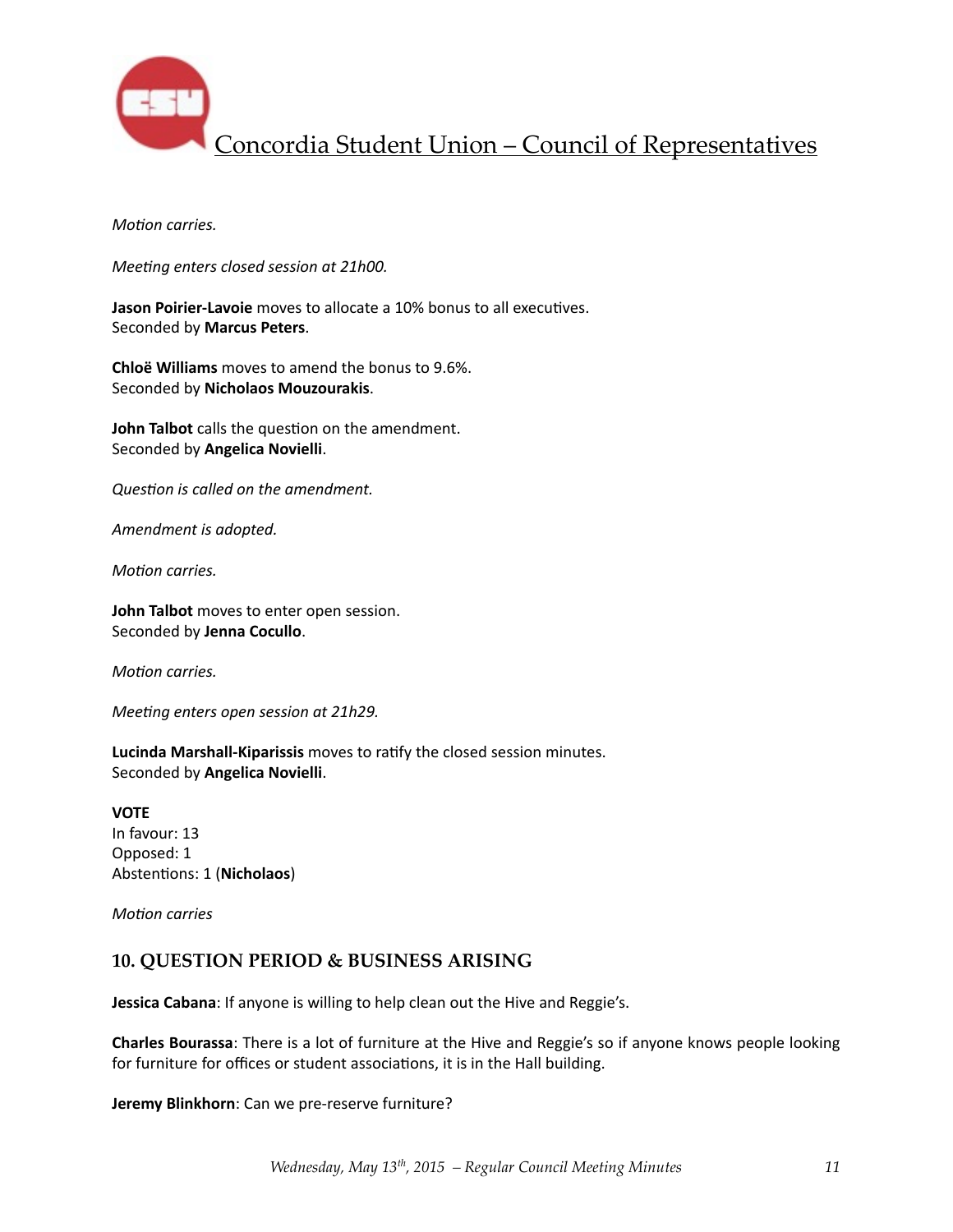

**Benjamin Prunty:** There will be business arising at Grumpy's.

### **11. ANNOUNCEMENTS**

**Jason Poirier-Lavoie**: I need some more signatures to start my club. Please do not forget to sign this paper. 

**Charles Bourassa**: Next Friday between 13h00 and 22h00 on the Reggie's terrace the CSU has an event on the square. There will be contemporary dance acts, some DJ sets, a yoga lesson and an art gallery. The beer will be St. Ambroise.

Rami Yahia: On May 15<sup>th</sup> 250 00 Palestinians were kicked out of their homes. Think about it on that day.

Anthony Garoufalis-Auger: On May 23<sup>rd</sup> and 24<sup>th</sup> there is conference organized by the CSU and fifteen (15) other student associations and the student coalition against pipelines.

**Marcus Peters**: Tomorrow there is an Arts & Science Federation of Associations (ASFA) annual general meeting at 17h30. If we are fortunate enough we will pass a motion to have them dissolve so it would be nice to have people there.

**Benjamin Prunty**: It has been a really solid year. It is the last Regular Council meeting though there will be a Special Council meeting. Council treated the executive with good faith and that allowed us the psychological space to do our work.

Anthony Garoufalis-Auger: In Cult Montreal's Best of Montreal 2015 political causes, anti-austerity number one, the student movements were number four and environment and climate change number five. 

**John Talbot**: My band has a chance to play Rockfest so if you want to like us on Facebook or come to our shows, we are In the Name of Havoc.

#### **12. ADJOURNMENT**

**Marcus Peters** moves to adjourn. Seconded by **Faddy Kamel**. 

**VOTE** In favour: 12 Opposed: 0 Abstentions: 1 (Nicholaos)

*Motion carries.* 

*Meeting is adjourned at 21h36.*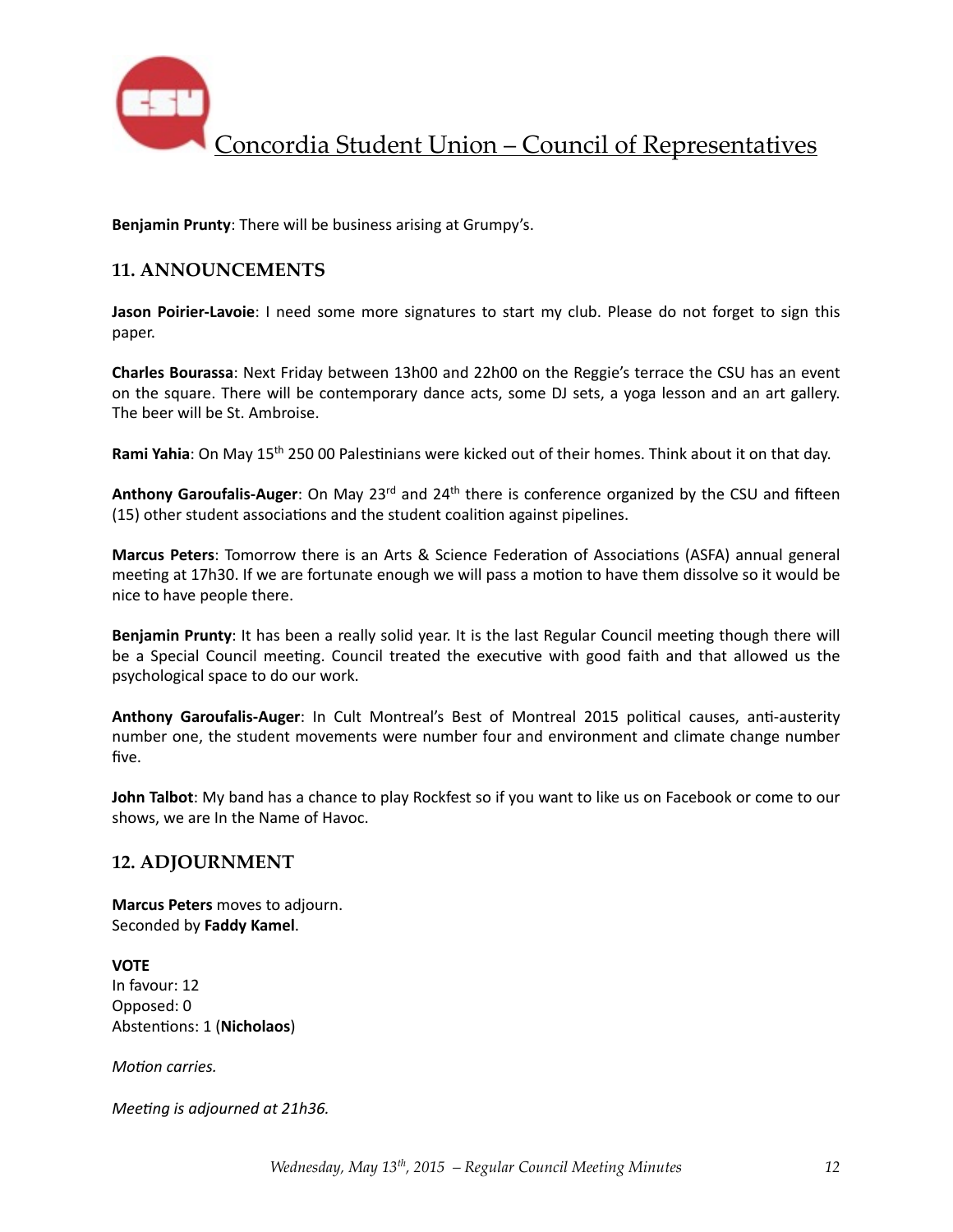

# **CSU Special Council Meeting Wednesday, May 13th, 2015 H-767, 18h30, S.G.W Campus**

## **Summary of Motions Carried**

## **2. ROLL CALL**

A motion was carried to excuse Emily Fisher, Terry Ngala and James Tyler Vaccaro's absences, notwithstanding Standing Regulations 60 through 66, and to excuse Heather Nagy's absence and waive the monetary penalty.

*– Benjamin Prunty (Thomas Radcliffe)* 

### **6. APPOINTMENTS**

Following a vote by roll call, Connie Cusano, Ayse Gauthier, Laurie Neale and Marlene Heloise Oeffinger were appointed to the Judicial Board.

### **9. NEW BUSINESS – SUBSTANTIVE**

### **a) PUSH Fund**

The following motion was carried:

WHEREAS in the 2015 general elections the following referendum passed with 71% support:

*Do you as a member of the Concordia Student Union, approve the reallocation of* \$ *1,850,000 (approximately 15% of the SSAELC fund) from the Student Space Accessible Education and Legal Contingency fund (SSAELC)* to *create the Popular* University Student Housing fund (PUSH), an autonomous revolving fund with an explicit mandate to build cooperative student housing for students in Quebec, *knowing* that the establishment of such a fund would be conditional on giving *members of the CSU exclusivity on its first project?* 

WHEREAS CSU Council is empowered to implement the will of students as directed through resolutions following referenda;

WHEREAS the following will be in consultation with the legal team of the CSU;

BE IT RESOLVED THAT Council empower the executive and the FUND Committee to engage and execute the re-allocation of  $$1,850,000$  from the SSAELC fund to the PUSH fund (Popular University Student Housing);

BE IT FURTHER RESOLVED THAT the transfer only occurs if the following conditions have been met: